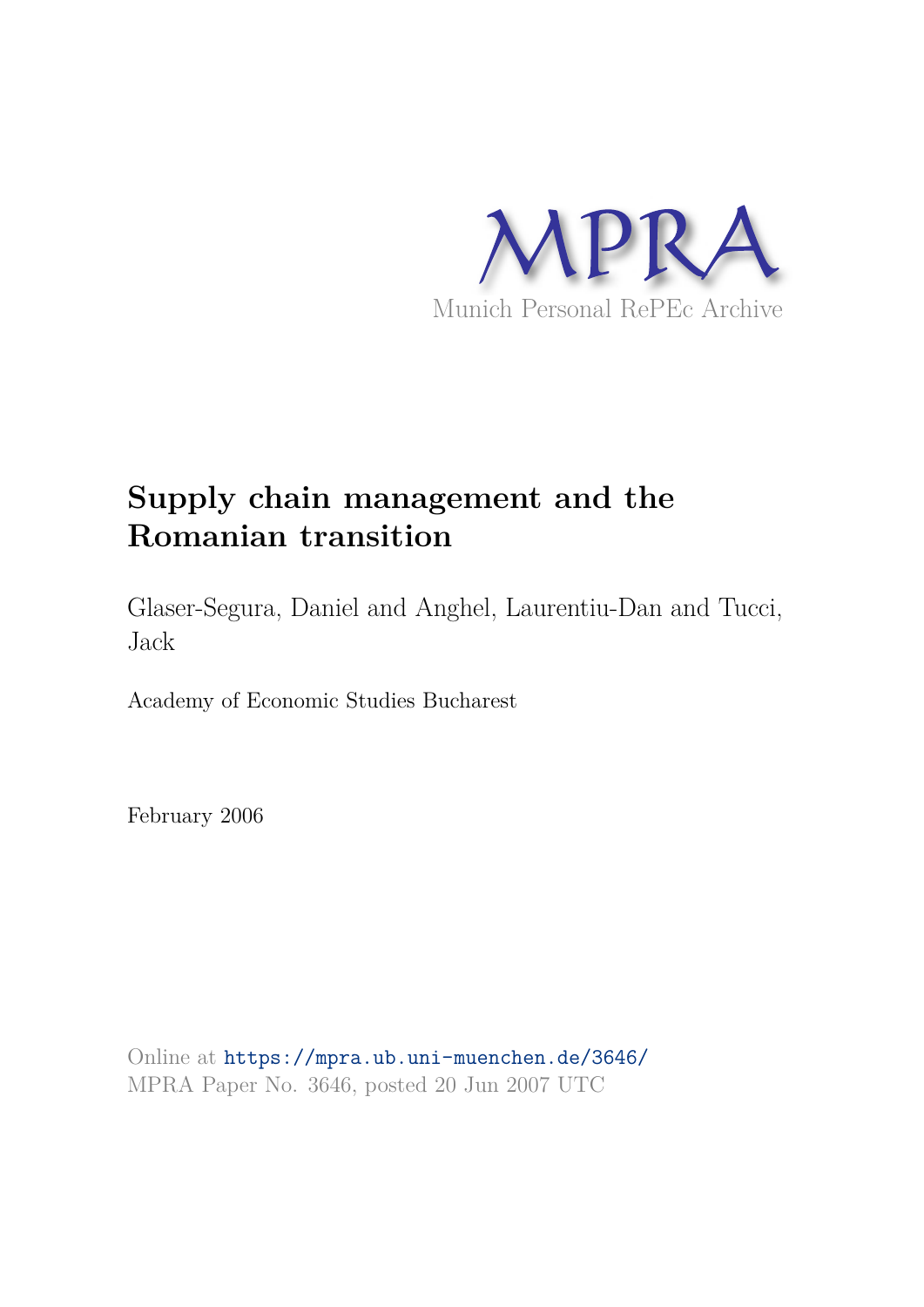

**Daniel A. Glaser-Segura, Ph.D. Laurentiu Dan Anghel, Ph.D.** Our Lady of the Lake University, Texas Academy of Economic Studies, Bucharest<br>
Glasd@lake.ollusa.edu Lori@ase.ro  $G$ lasd@lake.ollusa.edu

A E

Managementul lantului de oferta

**Jack E. Tucci, Ph.D.** Mississippi State University Jtucci@meridian.msstate.edu

**Rezumat** 

**Abstract** 

Supply Chain Management (SCM), defined here as the construction of productive systems spanning over organizational borders with suppliers and customers and integrated via humanbased and information technology systems to satisfy final customer requirements, is introduced as a key concept to accelerate Romania's economic transition as it approaches EU membership, as well as to develop a modern supplier network. We introduce SCM from a system perspective along three broad areas: input, operations, output and system integration activities. We close by introducing constraints to SCM implementation in Romania. The first major constraint involves a lack of appropriate physical and human capital. Modernization of antiquated equipment and training employees in modern operations practices are prime requisites. The second major constraint, and perhaps the more difficult to change, deals with a lack of social capital among Romanian firms and adapting to appropriate managerial and worker values and attitudes.

#### **Keywords**

- Supply Chain Management;
- Social Capital;
- Transition Economy;
- Economic Development .

(SCM) definit aici ca o constructie a sistemelor productive ce depasesc granitele organizationale cu furnizori si clienti si integrate în sisteme bazate pe capacitatea umana si pe tehnicile de informare pentru a satisface cerintele consumatorului, este introdus ca un concept cheie pentru a accelera tranzitia economica a României pe masura ce se apropie de integrarea în U.E., cât si pentru a dezvolta o relatie moderna de furnizori. Introducem SCM dintr-o perspectiva a sistemului bazat pe trei domenii largi: intrare; operatii; venit si activitati de integrare a sistemului. Prezentam de asemenea constrângerile de implementare a MLO în România. Prima constrângere majora implica lipsa capitalului fizic si uman adecvat. Modernizarea aparatului vechi si instruirea angajatilor în practici moderne constituie prime necesitati. O a doua constrângere majora si poate cea mai grea se refera la lipsa capitalului pentru firmele din România si adaptarea lor la un management adecvat, la dobândirea unor noi atitudini si valori ale angajatilor.

#### **Cuvinte cheie**

- Managementul lantului de oferta;
- Capital social;
- Economie de tranzitie;
- Dezvoltare economica.

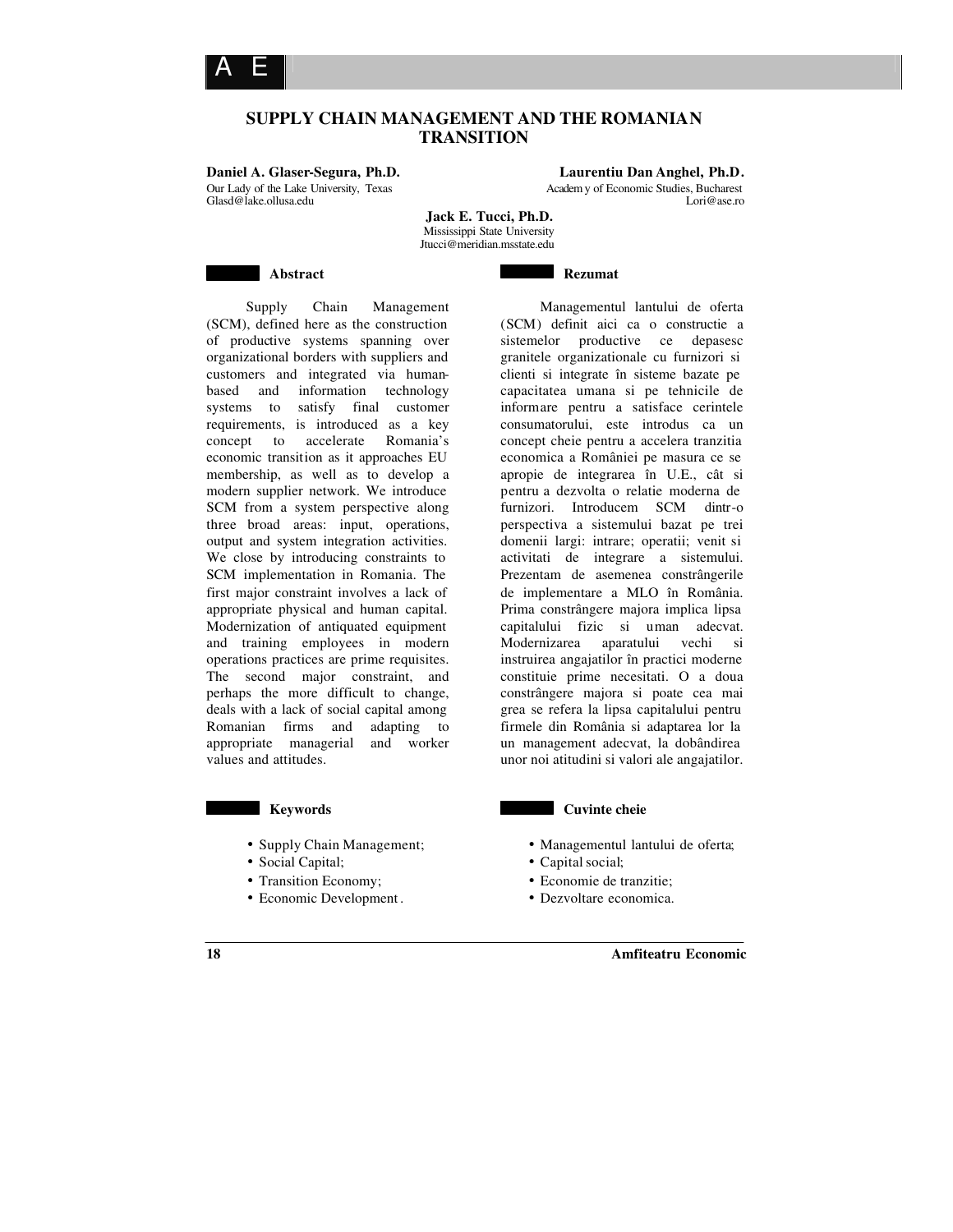## **1. Introduction**

The period between 1990 and 2007 will be considered a historic period for Romania as it transitions from a command to a market economy and joins the European Union. A major portion of this transition involves the reorientation of Romania's supply chain structure. The structure inherited from the socialist period (1947 to 1989) was state owned, centrally planned, inefficient, provided poor choice and quality, and service was highly unresponsive. While the centrally planned economic systems were in their last decade in the 1980s, firms in Japan, Western Europe and the United States were experimenting with new methods of supply chain coordination within a capitalistic framework. Nishiguchi (1994), and Womack, Jones, and Roos (1990) identified the transition from adversarial supplier relations to supply chain management (SCM) practices in the industrialized nations as a major factor of continued organizational competitiveness. SCM was found to provide lower costs, shorter development and production cycles, higher quality, and other inter-organizational benefits (Ansari & Modarress, 1990).

Hirschman (1958), a few decades earlier, was prescient to theorize that cooperative supply chains would support a nation's or region's economic development by forging links between suppliers and buyers. As an example, the automotive parts industry uses a large number of suppliers for all the components and materials used to assemble an automobile. This industry serves as a backward linkage industry, in which the end assembler purchases subassemblies from first tier suppliers. The first tier suppliers, in turn, buy material and components from second tier suppliers. The backward linkage industry integrates the small and medium enterprises into a supply chain to promote regional development. Recent empirical data suggests that SCM has helped to lower inflation, reduce economic volatility, and strengthen productivity, and worker earnings in the United States (Basu and Siems, 2004).

Many of the businesses in the transition societies, such as Romania, have the opportunity to transition from the vestiges of a state managed supply chain, bypass the older market adversarial relations model, and adopt the newer SCM model to vastly accelerate the transition period. In this paper we will describe a model of SCM and provide a discussion of constraints for future implementation in Romania.

#### **2. What is Supply Chain Management?**

Many professional organizations, such as the International Federation of Purchasing and Materials Management (IFPMM) and the Institute for Supply Management (ISM), following the lead of innovative leaders in their respective companies, have developed a variety of definitions for this new and emerging phenomenon. We will define SCM as "the design and management of seamless, value-added processes across organizational boundaries to meet the real needs of the end customer. The development and integration of people and technological resources are critical to successful supply chain integration (www.napm.org)."

Under this definition, organizations in the supply chain learn to adapt to new situations found in their external environments to provide linking processes that join with other organizations to the point that they behave as if a unique organization with parallel goals. This new cooperative approach reduces waste and duplicated effort among organizations.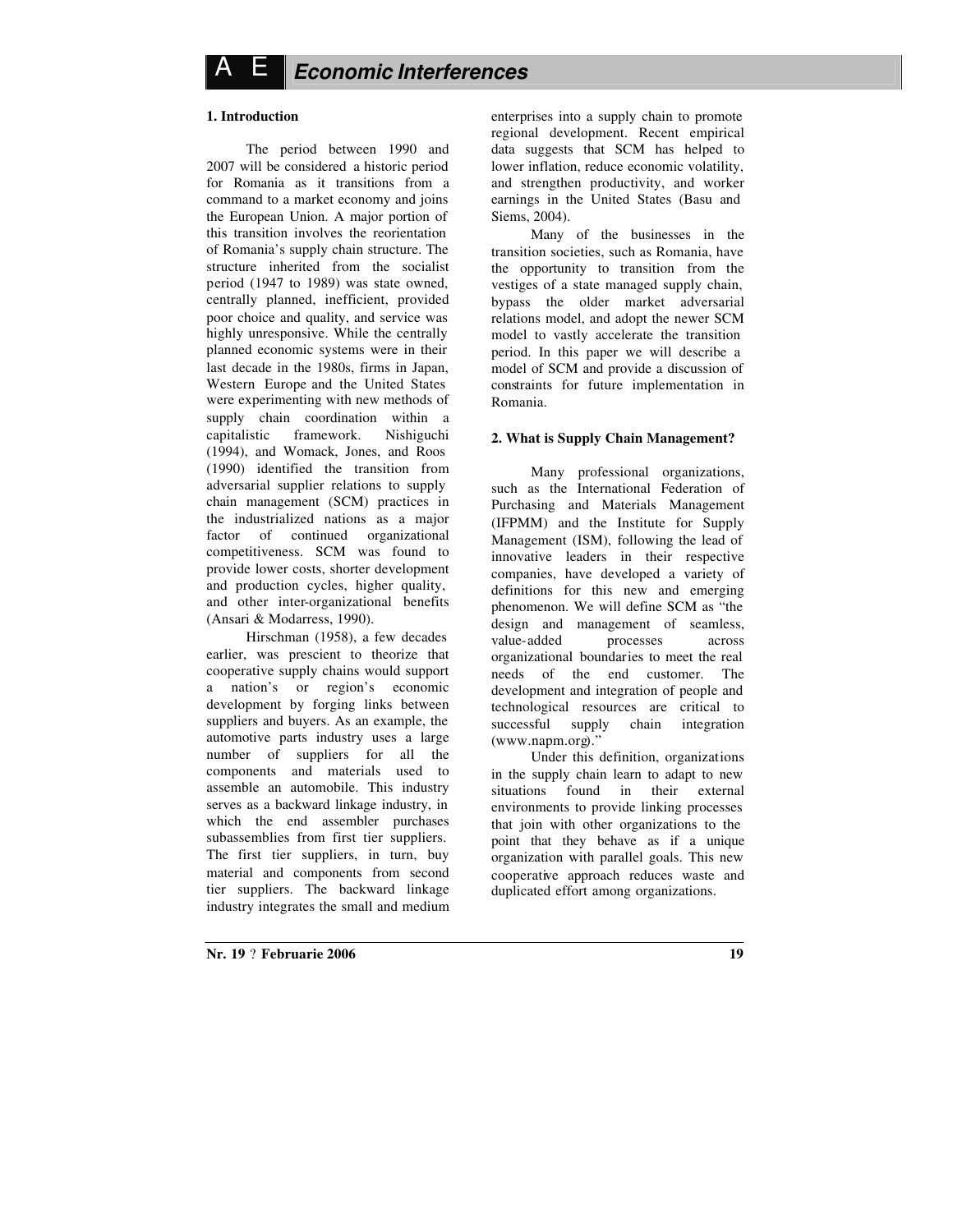

A model of SCM is presented in Figure 1. This model is based on a systems model that extends coordination beyond a single organization, independent of other firms that provide input and output functions. In the older traditional models of organizational systems, suppliers and customers were listed as part of the external task environment. In the SCM model, on the other hand, they are included as part of a

larger system view that incorporat es suppliers and customers into a unified structure that is often referred to as a virtual organization. A virtual organization is composed of several organizations that operate under the same general goals, communicate openly in bi-directional vertical and horizontal flows, share resources, and are highly dependent of each other.

#### **Figure no 1.**



## **Supply Chain Management Systems Model**

The elements making up Supply Chain Management consist of: **Input Activities**

Purchasing serves as the principal input activity along the supply chain. In the traditional model, purchasing management was often considered a low level clerical task in which selection decisions were based largely on cost. Expediting suppliers to hurry the delivery,<br>monitoring incoming quality, and monitoring incoming intervening in the payment of suppliers

were the principal forms of management and these tended toward adversarial control rather than cooperative relationships.

Under SCM, purchasing assumes a more strategic and complex role in the organization and the purchasing function often operates beneath a Director or VP of Purchasing who is responsible for forecasting, analysis, planning, and coordination of purchasing activities in close consultation with other functional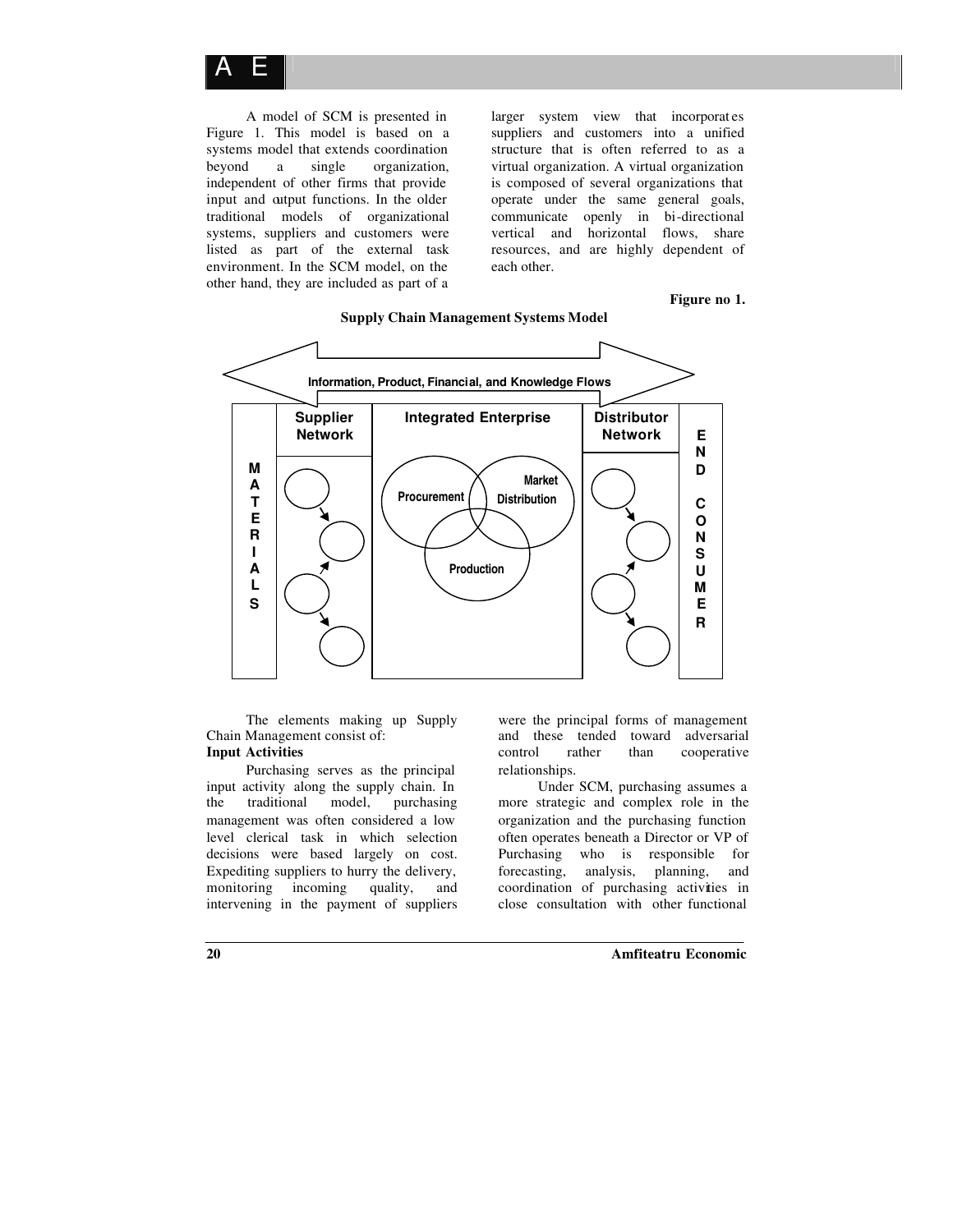# A E *Economic Interferences*

areas in the buying and supplying organizations.

Supplier Partnerships (also known as Supplier Alliances**)** further elevate the importance of the purchasing activity. Supplier partnerships are long term, cooperative, and trust-based relationships with key suppliers. The relationships are used to acquire vital resources and provide benefits to both organizations beyond the traditional dimensions of cost and quality and now include improved delivery, timing, flexibility and access to the supplier's technology. Supplier partnerships employ specific supplier management practices depending on organizational needs. These practices generally consist of supplier development, early supplier involvement, supplier certification, and total cost management practices (Glaser-Segura, 1998). If, for example, a supplier's product quality requires improvement, a supplier development program would most likely involve a quality assurance team that would work closely with the supplier to improve the quality of their products. These supplier managem ent practices require a high level of trust and lead to benefits for both organizations. The changeover to the new supplier management practices, however, requires a rethinking of staffing in the purchasing function. The structure now becomes much more project oriented with multidisciplinary teams drawn from accounting, engineering, and other areas. **Operations Activities**

SCM operations activities incorporate concepts of continuous monitoring and improvement of balanced and efficient production and high product and service quality. In the traditional organizational mode of supply management, on the other hand, continuous improvement of operations activities was a low priority of organizational strategy. The managerial

mantra could be described as "If it isn't broken, do not fix it." In the SCM approach to operations, Just-in-Time (JIT) management serves to continuously improve the productive system to achieve greater and more efficient product and service flow rates. JIT employs conceptual tools and can be used by most organizations, including service companies. These conceptual tools consist largely of *kanban*, reduction of lot sizes, just-in-time scheduling, and reduction of setup times (Flynn et al., 1995).

In addition to JIT, SCM depends on the continuous improvement of product and service quality. Total quality<br>management (TQM) provides the management  $(TQM)$ philosophical foundation and tools to improve quality along the supply chain. TQM is comprised basically of focus on end customers, process quality management, and design for quality practices. JIT and TQM, also require that management change the way they deal with employees and the workplace. These practices are referred to as common infrastructure practices (CIP) and are comprised of information feedback, management support, plant environment, and workforce management (Flynn et al., 1995).

Supply chain management also depends a great deal on better demand management to provide accurate forecasts of requirements for its products and services; to conduct high level planning to determine material, human, and other needed resources; and to serve as an input to scheduling and capacity decisions. Forecasting, as a central element to demand management, consists of both quantitative and qualitative forecasting methodologies. These methodologies provide inputs for management to make sales and production decisions along the supply chain and will result in reduced bullwhip effect. The bullwhip effect refers to the increased concentration of safety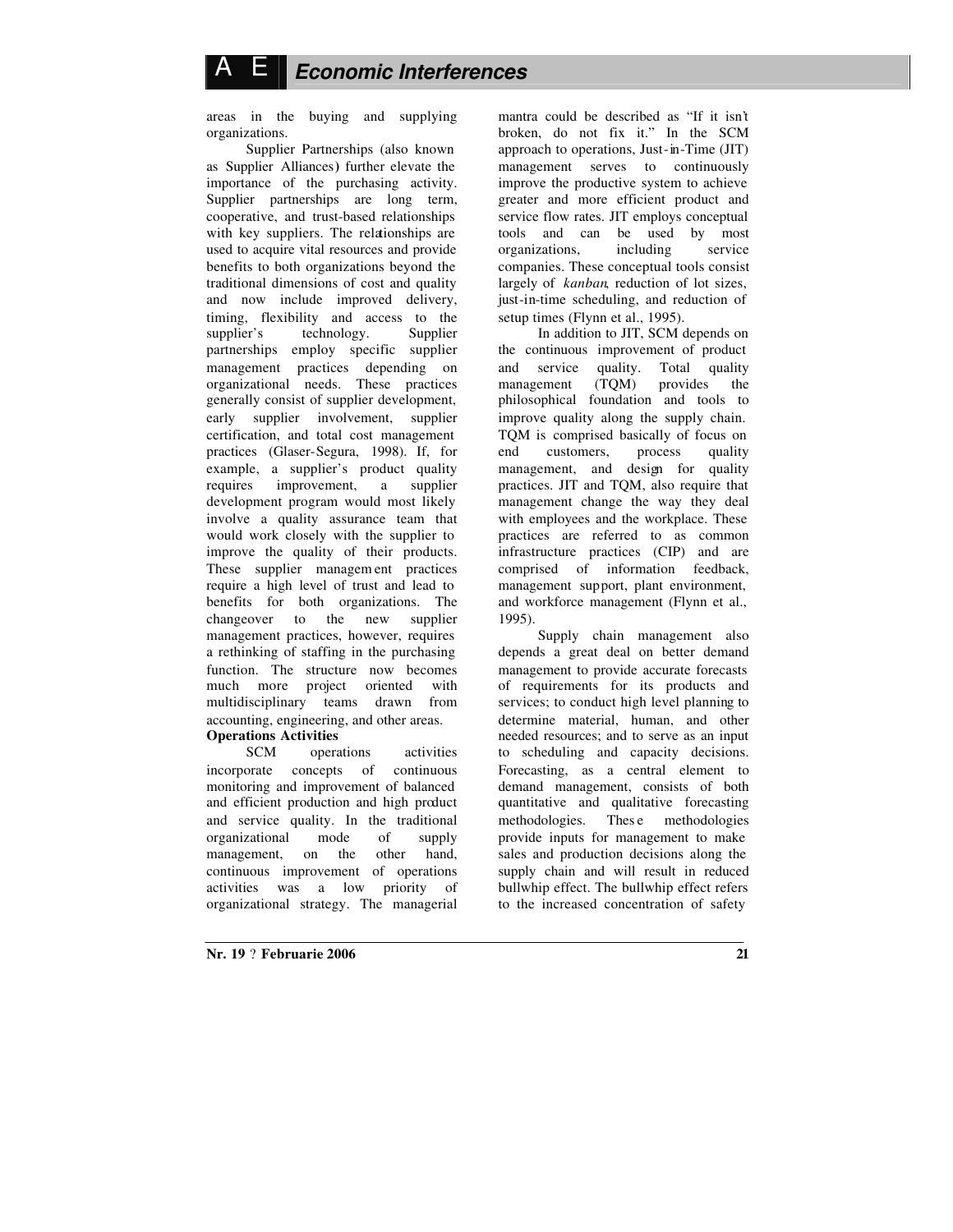stock inventory all along the supply chain, which increases inventory costs and reduces organizational responsiveness (Wisner, Leong, & Tan, 2005).

Aggregate planning and capacity management are complementary activities that serve to craft a plan to coordinate productive assets and to balance the plan with available capacity within the organization and among supply chain members. Aggregate planning relies on long term demand management and forecasting to create realistic production plans. These plans, in turn, are further developed into more specific mid term and short term plans. Aggregate planning is used in both production and service organizations and shared along with suppliers and customers along the supply chain. Plans are revised and balanced at each planning horizon (long, middle, and short term) to further match available capacity. Various management practices are used to match plans to available capacity in the short and mid term. Long term capacity decisions, on the other hand, generally require capital outlays, which often include facility location decisions (Russell & Taylor, 2005).

Facility location analysis is used to move productive facilities to places that provide lower cost inputs or when it makes sense to locate close to either suppliers or to customers. The decision to locate facilities is usually based on a combination of quantitative distance tools, weighted factors of production tables, and management judgment (Petroni, 2000). **Output Activities**

Supply chain management relies a great deal on two major activities: 1) proactive contact with consumers and 2) distribution of products. The first activity has been facilitated by low cost electronic mediums, such as the Internet, for reaching customers at almost any place of the globe and at any time. Customer contact may be simp le, such as keeping a

website for information purposes, or complex, such as tracking and managing products in transit. These customer contact tools are referred to as Customer Relationship Management (CRM) software that performs three principal functions: 1) marketing, 2) Sales, and 3) Service (Ross, 2005). SCM output activities also depend on the use of a multitude of transportation options which include company owned and as well as contracted transportation, warehousing, and specialized distribution services. These transportation operations also depend on multi-modal transportation processes which employ standardized containers and allow the integration of trucks, trains, and ships **(**Helms & Dileepan, 2005)**.** Network design, another development in supply chain transportation, involves the deliberate analysis and design of the structure of a supply chain. The network design process involves transportation and facilities models and decision tools to create optimum distribution systems (Zographos & Giannouli, 2001). Finally, in the distribution of output items along the supply chain, service response logistics (also referred to as reverse logistics**)** deals with the travel of products in the supply chain for products that are returned for repair, destruction, and or specialized disposal (Wisner, Leong, & Tan, 2005).

## **System Integration**

Supply chain integration requires measurement and coordination of all processes across organizational boundaries. Under the traditional unlinked organizational approach, productivity, quality, accounting and financial measures were used to determine if the organization was meeting its goals, independent of the economic and organizational impact on suppliers and customers. Under the SCM approach, performance measurement involves assessments that reach beyond organizational boundaries. Enterprise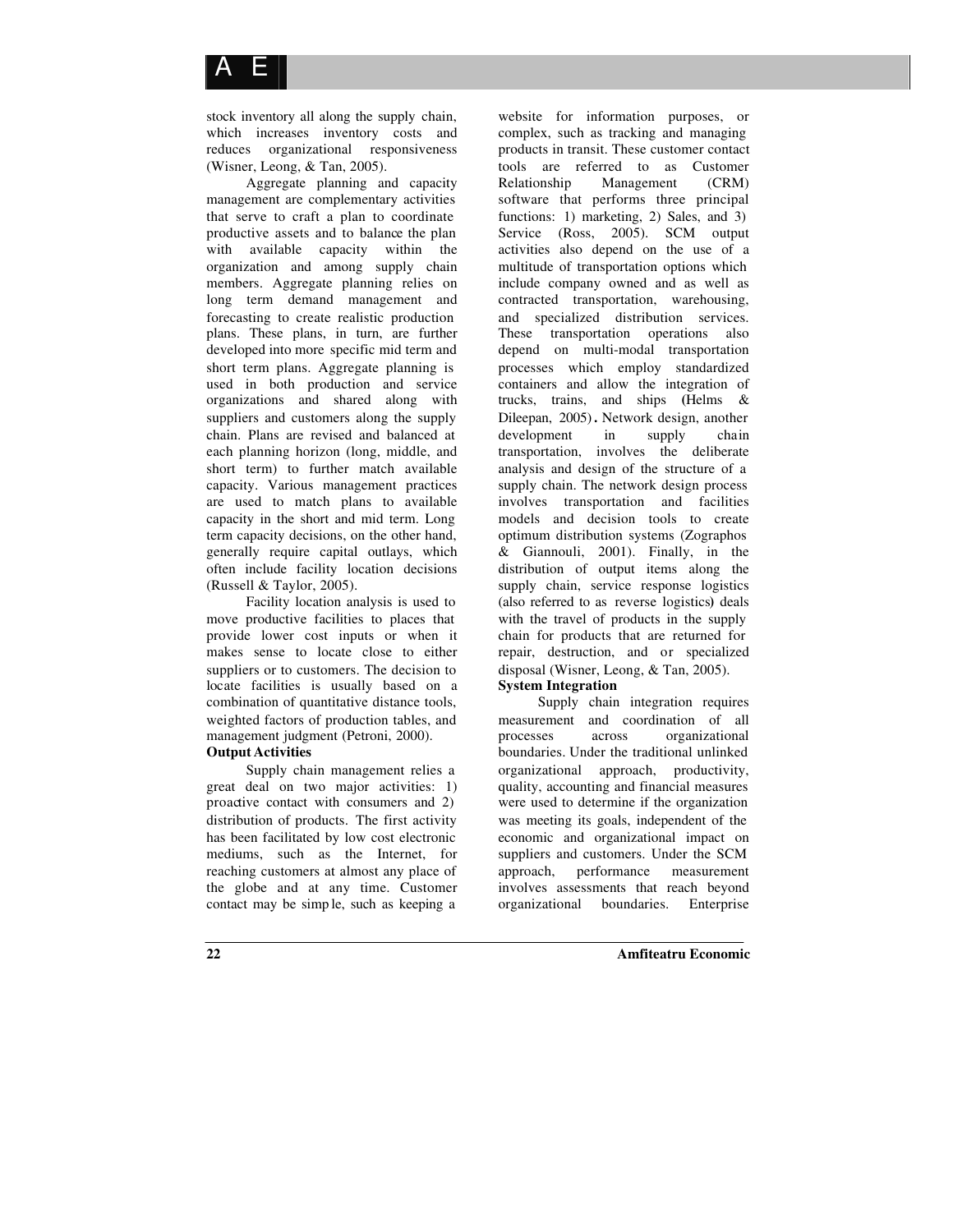# A E *Economic Interferences*

Resource Planning (ERP) serves as the principal information technology used to coordinate and measure internal functions, such as accounting, HR and production, with external stakeholders, such as suppliers, logistics providers and customers. ERP systems now often consist of multi-location and multifunctional information systems that link the organizations with suppliers and customers (Chuang, & Shaw, 2005). The use of ERP systems also provides a means for gathering data for performance measurement. These performance measurement systems, based on large processing systems and using data from multiple databases can provide a more detailed view of performance (Chen, & Paulraj, 2004).

Goals and incentives along the supply chain must also be integrated, information must be accurate, process and quality improvements should be coordinated, and procedures that stabilize supply chain members against shocks should be observed without resorting to opportunistic and self-defeating short term behaviors that benefit one firm or portion of the supply chain. SCM integration, though, cannot be accomplished by force and requires mutual voluntary cooperation (Wisner, Leong, & Tan, 2005). For mutual voluntary cooperation SCM depends on social capital. Social capital is an intangible social construct that has no liquid value, but it permits value-added transaction activities that, in its absence, are impossible (Coleman, 1990). SCM across national borders requires social capital to a greater degree than when working in a one-language, monoculture setting.

## **3. Constraints of Implementing Supply Chain Management in Romania**

SCM implementation in Romania is constrained by two major factors. These

constraints involve 1) poor physical and human capital and 2) a limited view of inter-organizational structure. The physical capital constraints consist of technologies that were not updated during the later part of the Ceausescu era and the early transition of the 1990s. Some of the privatized firms, particularly those owned by managers and workers, were not able to acquire new technologies and were forced to cut back on research and development. The manager-worker owned privatized firms have not prospered to a great degree and some have gone bankrupt. Privatized firms with access to funds for capital improvements, usually from foreign sources of ownership, to the contrary, experienced growth (Valsan, 2001). The loss of bankrupt firms has deteriorated Romania's ability to maintain certain national supply chains.

In addition to physical capital investment, firms will need to improve their human capital. Human capital investment will need to involve both managers and workers. For the first of these two groups, managerial learning will involve new methods of acquiring knowledge, and assimilating new values and systems so that managers can develop organizational processes appropriate to their new needs (Clark & Geppert, 2002). The current condition of top-down mechanistic management should give way to the notion of respect and empowerment of workers. Moreover, managerial learning should involve practical solutions and avoid the older theoretical education approaches (Bedward, Jankowicz, & Rexworthy, 2003). In addition to managers, employees must also upgrade their attitudes and skills. The mentalities inherited from state organizations must give way to entrepreneurial and problem solving behaviors. The employees should see their fates tied to the performance of the firm and the supply chain. The new skills must incorporate continuous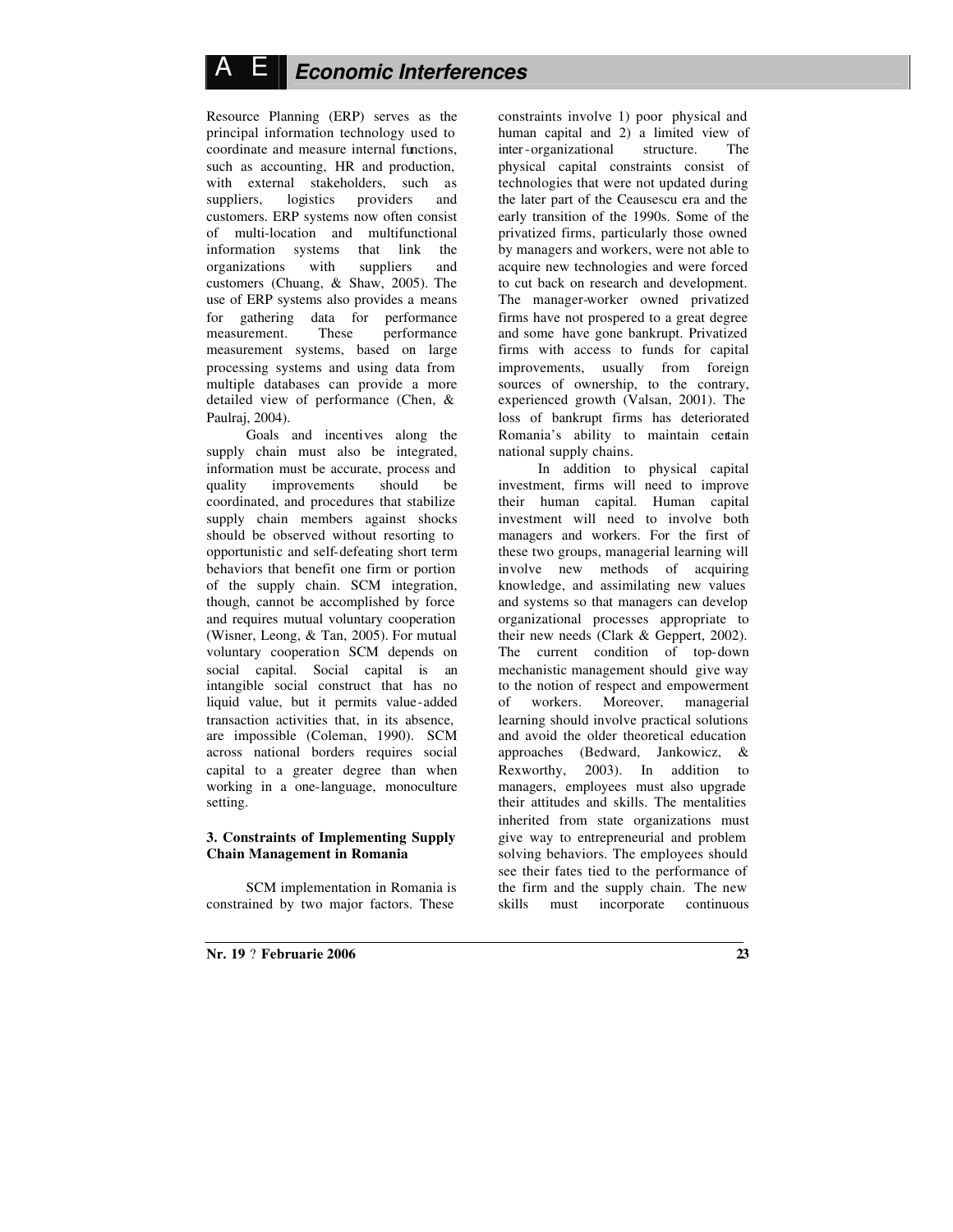

improvement of processes and quality of products and services.

Supply Chain Management also requires new views of the organization and its external and internal stakeholders. From an external view, managers as well as employees should learn to embrace cooperation across organizational boundaries. It is not only managers, in the role of boundary spanners, who communicate with outsiders. The SCM approach will involve managers and workers from a variety of levels communicating with suppliers and customers at a variety of levels in their respective organizations. As organizations cooperate with other supply chain members they will find that they must develop greater levels of social capital or trust (Coleman, 1990).

From within the organization, managers and employees must learn to break down internal boundaries. SCM spans across the functional areas of the organization and reaches out to other organizations. It includes purchasing activities, materials management, transportation, warehousing, operations management (production and services), information technology, customer service, and coordinates with finance, marketing, accounting, and human resource management. The SCM paradigm changes the way companies are organized for more fluid-like flows of materials, people, information, finances, and other resources across functional areas beyond the domain of a single organization (Wisner, Leong, & Tan, 2005). In some organizations, the reorientation requires structural change in which all of these functions report to a common manager and organizational culture changes to more cooperative and participative behaviors (Moss-Kanter, 1994).

In fact, not only is SCM a new paradigm for businesses, but also for the academic institutions that instruct future

managers about this new model. The academic organizations that attempt to teach SCM find that they must break down barriers between the various academic business disciplines. We now find, for example, that the marketing and management departments must plan curriculum, decide who will teach which courses, and share common tasks. In other words, academic institutions must be able to practice what they preach.

The implementation of SCM in Romania will require organizational change and we suggest the approach suggested by Moss-Kanter (1994) called the "Eight I's that Creat We's." These eight characteristics consist of:

**? Individual Excellence** - Both sides of an alliance are strong in their own right and contribute something to the relationship. Their motives are positive and are aimed at gaining new market opportunities.

**? Interdependence** - The partners depend on each other and cannot reach their common objective alone. This is also referred to as a superordinating goal.

**? Investment** - The partners of an alliance invest in each other as proof that they believe in the longevity and success of the other. The investment can be in financial and other tangible terms as well as intangible, such as training and providing business solutions.

**? Information** - To make their partnership work, communication must be frequent, rich in content, strategic and tactical (at all levels of both organizations), and work to solve problems and reach goals and opportunities.

**? Integration** - The alliance members develop linkages and methods of operating. In many organizations this is often expressed as information technology and distribution system s that connect each other more efficiently. The integration can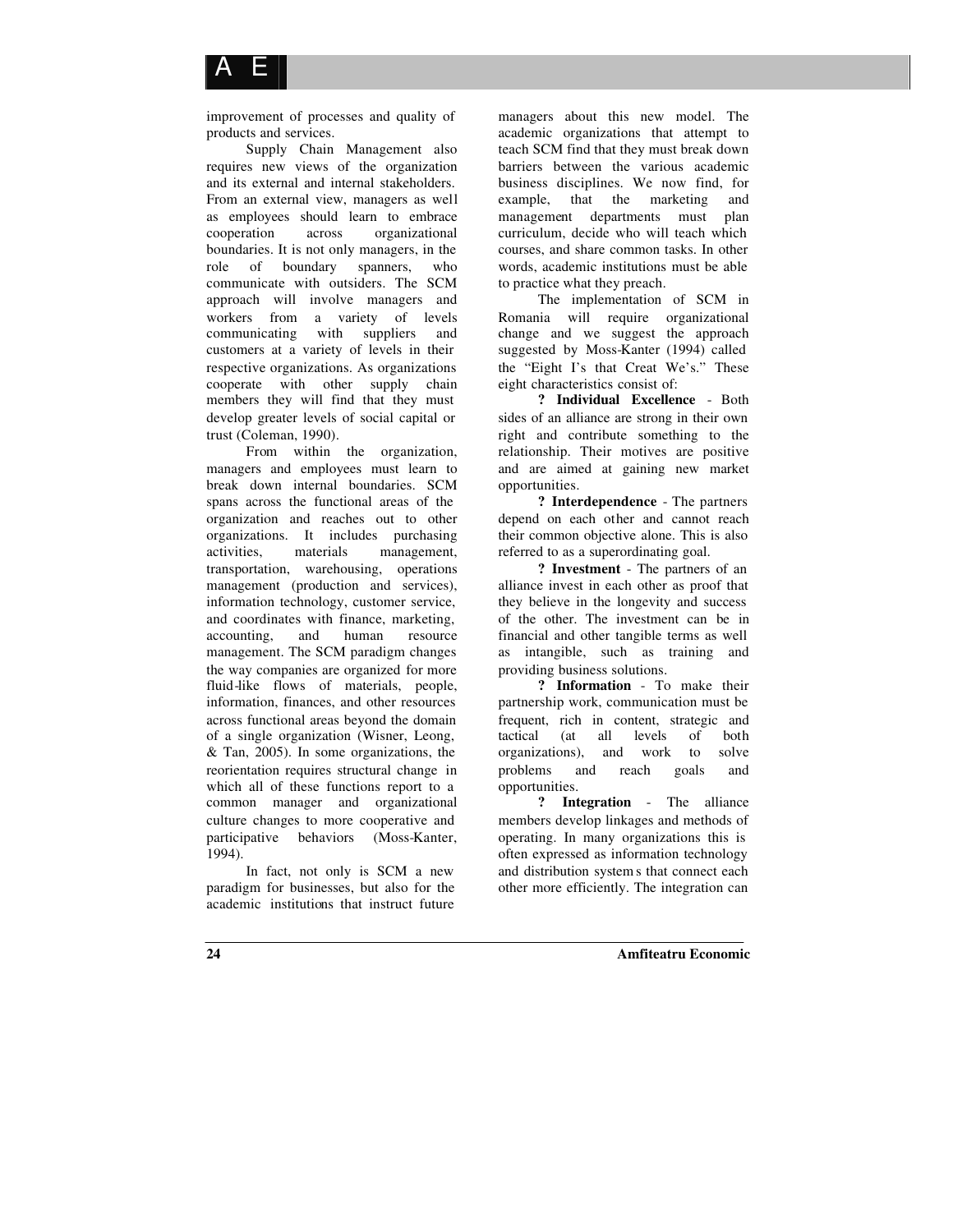# A E *Economic Interferences*

also be expressed in intangible manners such as creating joint taskforces

**? Institutionalization** - The relationship is given a formal status. The relationship is announced to the industrial community and cannot be broken easily by caprice.

**? Integrity** - The partners in the alliance along the supply chain behave in

honorable manners that engender trust. The intent is on growth ad maintenance of the relationship.

In short, the SCM paradigm provides a wide array of benefits but also requires revolutionary changes in the way organizations conduct relationships and transactions.

#### **Bibliography**

1. Ansari, A., & Modarress, B*. Just-in-time purchasing* , New York: The Free Press, 1990

2. Basu, A. & Siems, T. *The Impact of E-Business Technologies on Supply Chain Operations: A Macroeconomic Perspective, Federal Reserve Bank of Dallas, Working Paper 0404*, November 2004

3. Beward, D. Jankowicz, D. & Rexworthy, C. (2003). *East meets west: a case example of knowledge transfer*, Human Resources Development International*, 6*(4), 2003, pp. 527-545

4. Chen, I. & Paulraj, A. *Understanding supply chain management: critical research and a theoretical framework,* International Journal of Production Research, *42(*1), 2004, pp. 131–163

5. Chuang, M. & Shaw, W. *A Roadmap for E-Business Implementation*, Engineering Management Journal, 17(2), 2005, pp. 3-13

6. Clark, E. & Geppert, M. *Management learning and knowledge transfer in transforming societies: approaches, issues and future directions*, Human Resources Development International *, 5*(3), 2002, pp. 263-277

7. Coleman, J. S. *Foundations of social theory*, Cambridge, MA: Belknap Press, 1990

8. Flynn, B. B., Sakakibara, S., & Schroeder, R. G. *Relationship between JIT and TQM: Practices and performance*, Academy of Management Journal*, 38*, 1325 -1360, 1995

9. Glaser-Segura, D. *The influence of interorganizational trust, individualism and collectivism, and superordinate goal of JIT/TQM on interorganizational cooperation: An exploratory analysis of institutions in M exico,* Doctoral dissertation, University of North Texas, 1998

10. Helms, M. & Dileepan, P. *Transportation Issues for Supply Chain Management*, *Business Forum* , 27(1), 2005, pp. 8-13

11. Hirschman, A. O. *The strategy of economic development,* New Haven, CT: Yale University Press, 1958

12. Moss-Kanter, R. *Collaborative advantage,* Harvard Business Review*, 72*(4), 1994, pp. 96-112

13. Nishiguchi, T. *Strategic industrial sourcing: The Japanese advantage,* New York: Oxford University Press, 1994

14. Petroni, A. *The logistics of industrial location decisions: An application of the analytic hierarchy process methodology,* International Journal of Logistics: Research and Applications, *3*(3), 2000, pp. 273-289